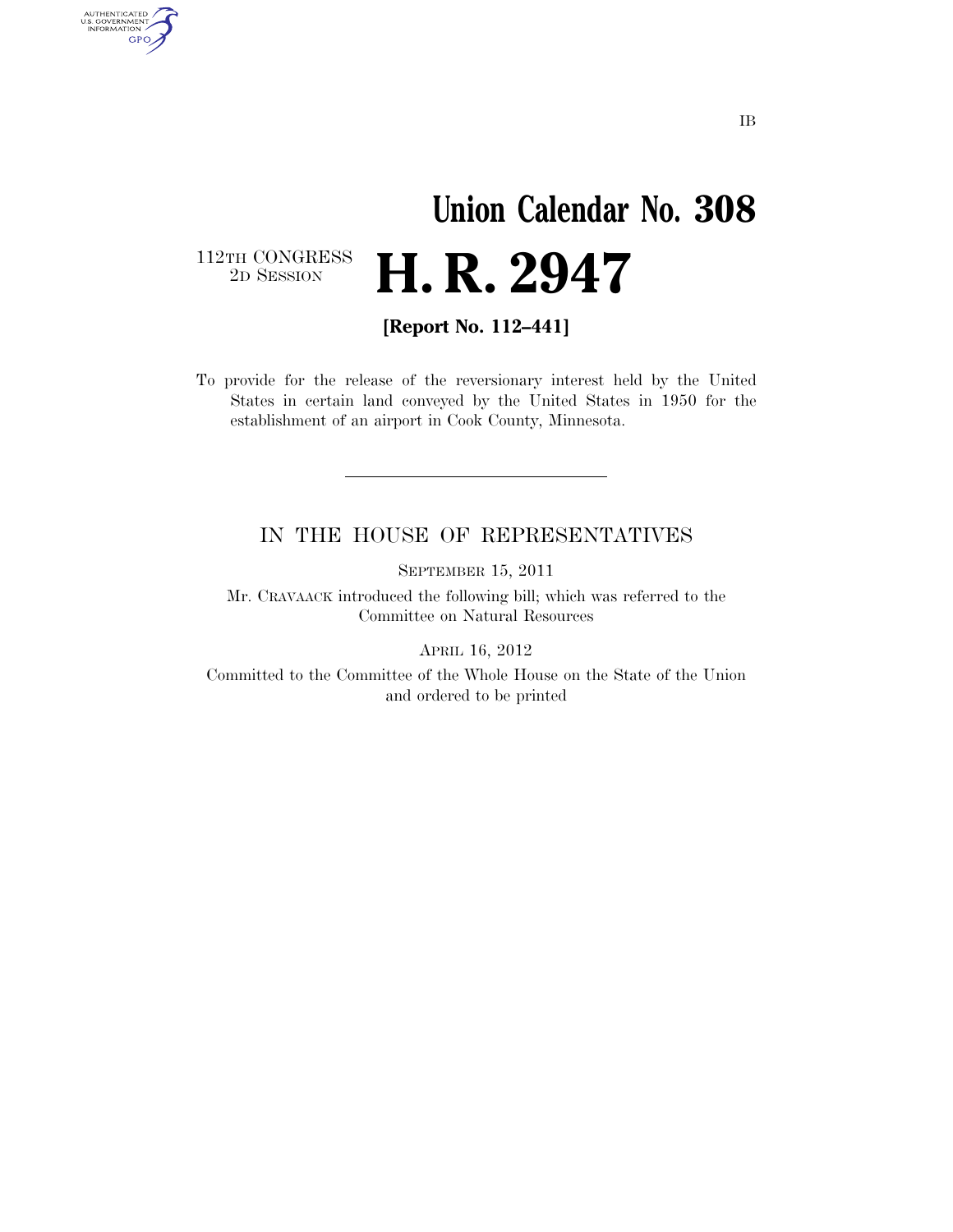## **A BILL**

2

To provide for the release of the reversionary interest held by the United States in certain land conveyed by the United States in 1950 for the establishment of an airport in Cook County, Minnesota.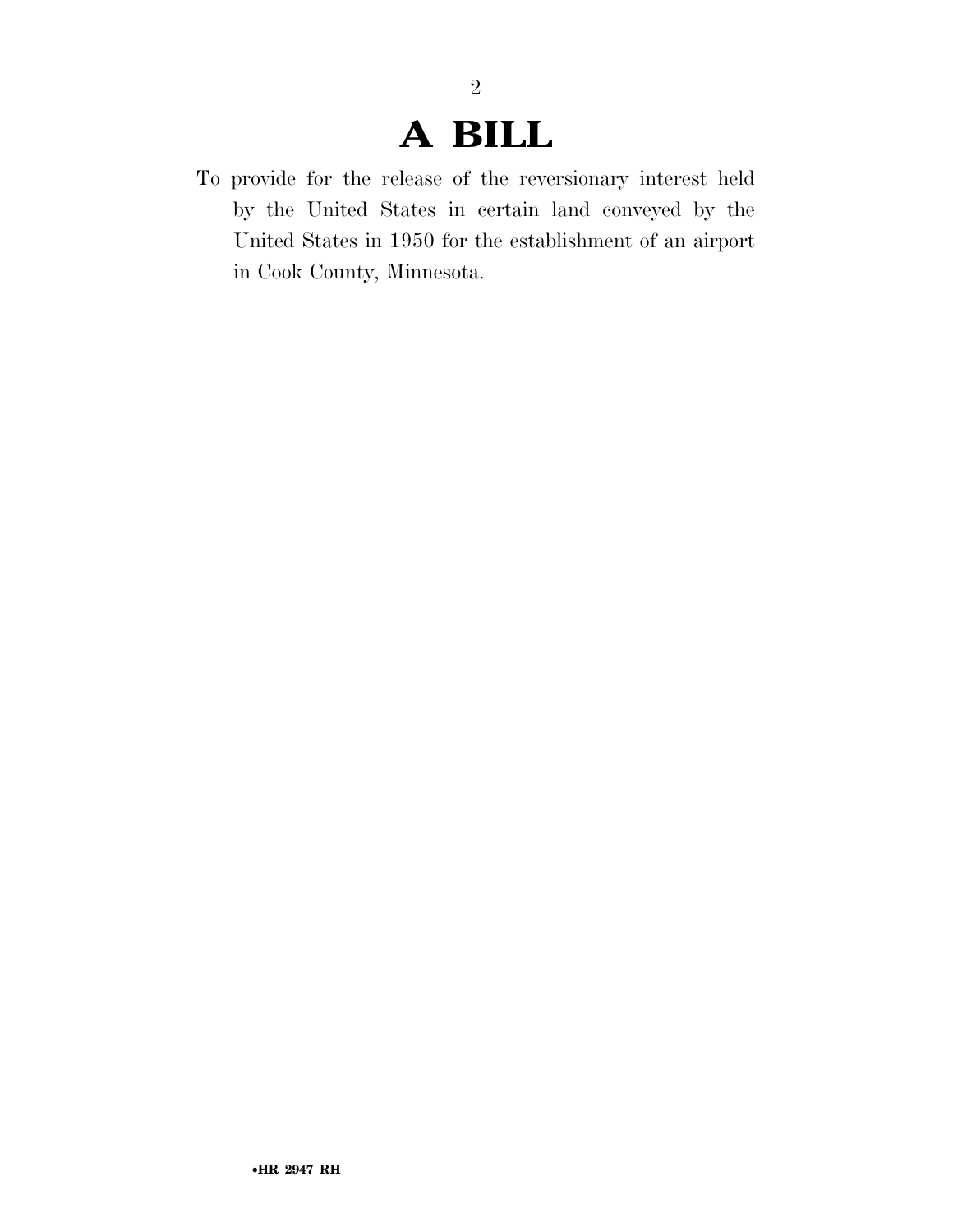*Be it enacted by the Senate and House of Representa- tives of the United States of America in Congress assembled,*  **SECTION 1. RELEASE OF REVERSIONARY INTEREST AND USE CONDITIONS, COOK COUNTY AIRPORT, COOK COUNTY, MINNESOTA.**  (a) RELEASE OF REVERSIONARY INTEREST RE- QUIRED.—The Secretary of Agriculture, acting on behalf of the United States, shall release, without consider- ation— (1) the conditions imposed on the use of the parcel of land originally conveyed by the Secretary pursuant to section 16 of the Federal Airport Act (Act of May 13, 1946, ch. 251, 60 Stat. 170) to the State of Minnesota by deed executed May 31, 1950, for the establishment of an airport in Cook County, Minnesota; and (2) the reversionary interest retained by the United States in connection with such conditions. (b) INSTRUMENT OF RELEASE.—The Secretary of Agriculture shall execute and file in the appropriate office a deed of release, amended deed, or other appropriate in- strument reflecting the release of the reversionary interest and conditions under subsection (a).